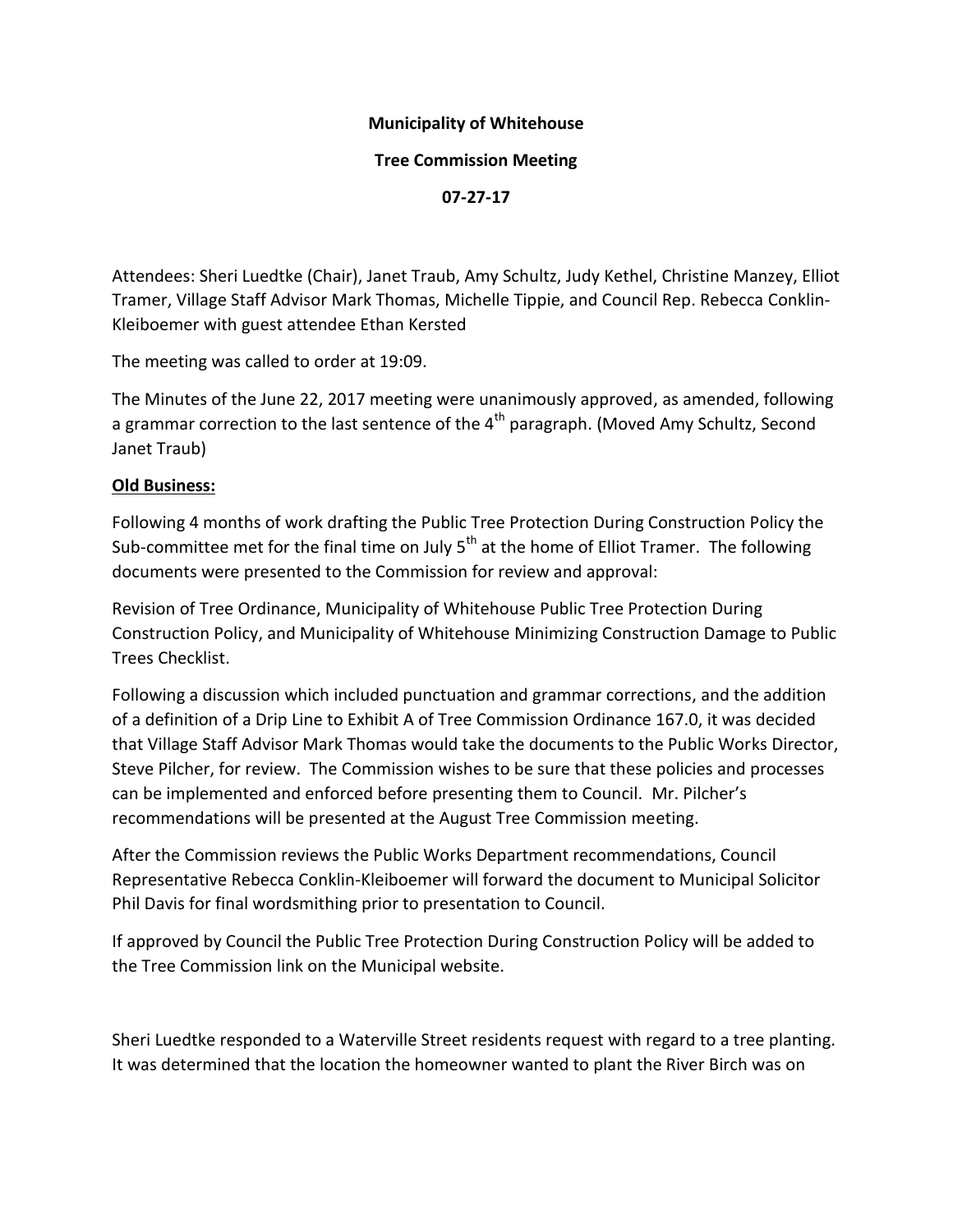# **Municipality of Whitehouse Tree Commission Meeting 07-27-17 cont.**

private property and not in the tree lawn. The Commission has no control over what a resident plants in their personal tree lawn.

The Tree Commission has received permission from Council to plant a memorial tree in honor of Elliot Tramer's son David. Elliot will complete the paperwork required and the Commission will include his choice in the Municipalities fall planting schedule.

### **Tree Inventory:**

Tree Trimming work continues in the Village Meadows sub-division.

The new municipal trees are being watered weekly regardless of the weather forecasts.

#### **New Business:**

Stephanie Miller of ODNR sent the requested information on hosting a TCA class. Sheri Luedtke reviewed the requirements and presented them to the Commission. The Commission feels that we can easily fulfill the obligations. A motion to host the January 2018 TCA class was made by Judy Kethel and seconded by both Elliot Tramer and Amy Schultz. The motion passed unanimously.

Judy Kethel will be unable to attend the 07-29-17 Farmers Market. Sheri Luedtke has volunteered to take her place.

Council Representative Rebecca Conklin-Kleiboemer placed a request from Council before the Committee. It is proposed that the two large Spruce trees flanking the statue in the Village Park be removed. The removal is for strictly aesthetic reasons, the Council and Administration want to open up the view into the park from Providence Street.

A discussion took place covering the health and age of the trees, the benefits of the trees (provides a buffer from Providence St. for the park visitors, each tree mitigates 3800 gallons of storm water, they are a Municipal asset that increases in value with age), and the fact that they are not on the Hazardous Trees list. At the end of the discussion a motion was made to not